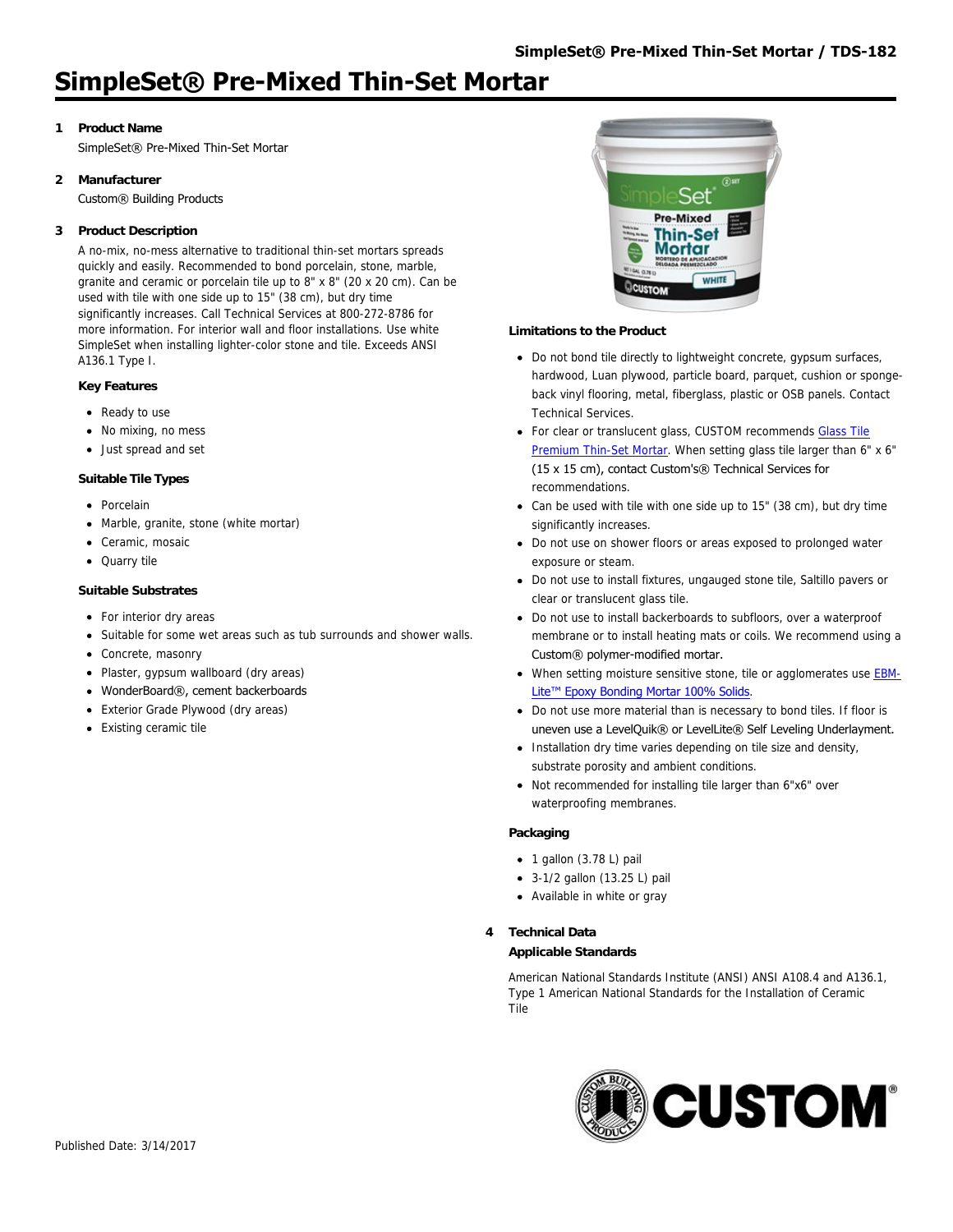Tile Council of North America (TCNA) TCNA Handbook for Ceramic Tile Installation, TCNA Method EJ171

#### **Environmental Consideration**

Custom® Building Products is committed to environmental responsibility in both products produced and in manufacturing practices. Use of this product can contribute towards LEED® v3 certification:

- Up to 2 points towards MR Credit 5, Regional Materials
- $\bullet$  Up to 1 point towards IEQ Credit 4.1, Low-Emitting Materials -Adhesives & Sealants

## **5 Instructions**

**General Surface Prep**

## **USE CHEMICAL-RESISTANT GLOVES, such as nitrile, when handling product.**

Surfaces must be structurally sound, clean, dry and free from grease, oil, dirt, curing compounds, sealers, adhesives or any other contaminant that would prevent a good bond. Glossy or painted surfaces must be sanded, stripped and cleaned of waxes, dirt or any contaminants. Concrete must be cured 28 days and accept water penetration. Concrete must be free of efflorescence and not subject to hydrostatic pressure. Concrete slabs should have a broomed or brushed finish to enhance the bond. Plywood flooring must be structurally sound and meet all ANSI and deflection requirements. For questions about proper subfloor installation, call Technical Services. Smooth concrete surfaces, existing glazed tile, terrazzo, or polished stone should be roughened or scarified. Roughen the surface by sanding or scarifying, rinse and allow to dry. Expansion joints should never be bridged with setting material. Do not sand flooring materials containing asbestos. Ambient temperature, surfaces and materials should be maintained at a temperature above 50° F (10° C) or below 100° F (38° C) for 72 hours

#### **Bonding to Concrete Surfaces**

Concrete or plaster must be fully cured and accept water penetration. Test by sprinkling water on various areas of the substrate. If water penetrates, then a good bond can be achieved; if water beads, surface contaminants are present, and loss of adhesion may occur. Contaminants should be mechanically removed before installation. Concrete must be free of efflorescence and not subject to hydrostatic pressure. Concrete slabs should have a broomed or brushed finish to enhance the bond. Smooth concrete slabs must be mechanically abraded to ensure a good bond.

For residential service rating, see TCNA F1160.

#### **Bonding to Plywood Surfaces**

Plywood floors must be structurally sound and must meet all ANSI A108.01 Part 3.4 requirements. Maximum allowable deflection: L/360 tile L/720 stone. See TCNA F142. For questions about proper subfloor installation, call Custom technical services.

#### **Bonding to Backerboards**

As an alternative to an additional layer of plywood, WonderBoard® Lite Backerboard may be installed over plywood subfloors. Refer to TCNA F144 and W244.

#### **Bonding to Existing Surfacing Material**

For existing well-bonded ceramic tile, mechanically abrade the surface. Rinse and allow to dry. When sanding, an approved respirator should be used.

#### **Movement Joint Placement**

Expansion joints and cold joints, as described in ANSI A108.01, should never be bridged with setting material. They must be brought through the tile work and filled with an appropriate elastomeric sealant, such as Custom's 100% Silicone. Contact Custom Technical Services for the proper treatment of control or saw cut joints. Refer to TCNA EJ171, F125 and F125A for placement of perimeter and field soft joints in the tile assembly.

### **Application of Product**

INSTALLATION TO CONFORM TO ANSI A108.4. Use a properly-sized notch trowel to ensure proper coverage under tiles. Using flat side of trowel, apply skim coat of SimpleSet with appropriate size trowel. Apply additional SimpleSet with notch side of trowel held at a 45° angle to the surface, combing in one direction. Press tile firmly into place in a perpendicular motion across ridges, moving back and forth. Perpendicular pressing flattens ridges and closes valleys allowing maximum coverage. With some tile, back-buttering is advisable. Adjust tile promptly and beat in with a beating block and rubber mallet. Periodically pull up a tile and check the back to ensure complete coverage with the SimpleSet. Do not apply more than can be covered with tile in 30 minutes. If SimpleSet starts to skin over (not sticky), retrowel before setting tile. Do not apply more than is necessary to achieve a sufficient bond. SimpleSet thickness should not be more than 3/16" thick.

### **Drying Time**

Minimum dry time for 8" x 8" (20 x 20 cm) tile is 24-72 hours before applying grout. Dry time will vary depending on tile size, substrate porosity and ambient conditions.

#### **Cleaning of equipment**

Remove fresh mortar from tile surfaces with a damp cloth. Clean tools in warm, soapy water.

## **Health Precautions**

Contains Petroleum Distillates. If ingested, do not induce vomiting. Call a physician immediately. Use with adequate ventilation. Nonflammable. KEEP OUT OF REACH OF CHILDREN. DO NOT TAKE INTERNALLY. KEEP FROM FREEZING.

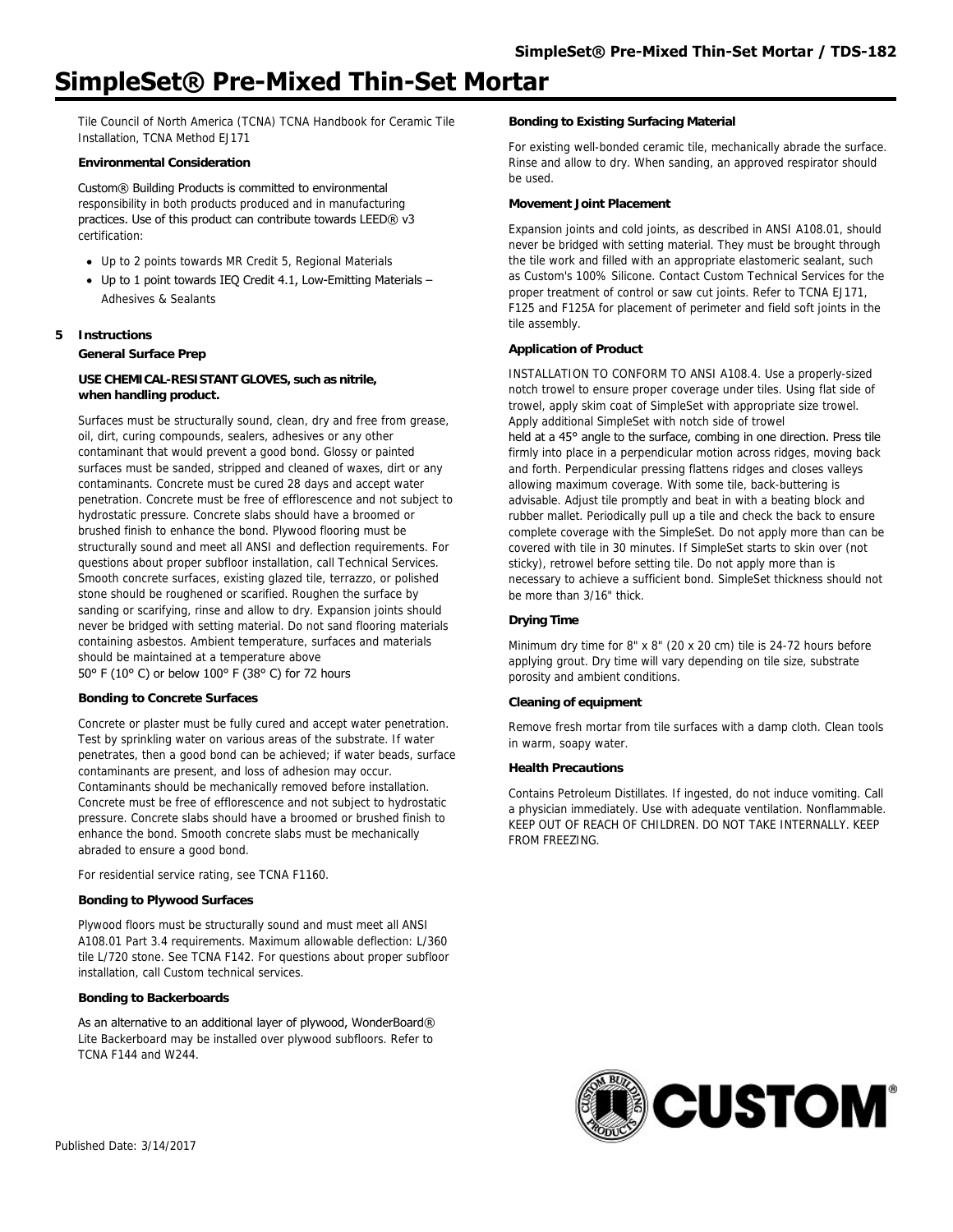## **6 Availability & Cost**

| Location   | I tem Code | <b>Size</b>          | Color | Package |
|------------|------------|----------------------|-------|---------|
| <b>USA</b> | STTSW1     | 1 gal. (3.78 L)      | White | Pail    |
| <b>USA</b> | CTTSG1     | 1 gal. (3.78 L)      | Gray  | Pail    |
| <b>USA</b> | STTSW3     | 3-1/2 gal. (13.25 L) | White | Pail    |
| <b>USA</b> | CTTSG3     | 3-1/2 gal. (13.25 L) | Gray  | Pail    |
| Canada     | CSTTSW1    | 1 gal. (3.78 L)      | White | Pail    |
| Canada     | CCTTSG1    | 1 gal. (3.78 L)      | Gray  | Pail    |
| Canada     | CSTTSW3    | 3-1/2 gal. (13.25 L) | White | Pail    |
| Canada     | CCTTSG3    | 3-1/2 gal. (13.25 L) | Gray  | Pail    |

#### **7 Product Warranty**

#### Custom® Building Products warrants to the original consumer purchaser that its product shall be free from defects in material and

workmanship under normal and proper usage for a period of one year following the date of original purchase. Custom's® sole liability under this warranty shall be limited to the replacement of the product. Some states, countries or territories do not allow the exclusion or limitation of incidental or consequential damages, so the above limitation or exclusion may not apply to you. This warranty will not extend to any product which has been modified in any way or which has not been used in accordance with Custom's® printed instructions. Custom® makes no other warranties either expressed or implied. This warranty gives you specific legal rights, and you may have other rights that vary from state to state or from one country/territory to another. This warranty is not transferrable.

#### **8 Product Maintenance**

Properly installed product requires no special maintenance.

#### **9 Technical Services Information**

For technical assistance, contact Custom technical services at 800-282- 8786 or visit [custombuildingproducts.com](http://www.custombuildingproducts.com:80/support/contact-us.aspx).

#### **10 Filing System**

Additional product information is available from the manufacturer upon request.

#### **VOC Content**

Complies with all Federal EPA and SCAQMD standards for VOC.

**Related Products** Fusion Pro® Single Component® Grout

Polyblend® Sanded Grout

CEG-Lite™ 100% Solids Commercial Epoxy Grout

CEG-IG 100% Solids Industrial Grade Epoxy Grout

Prism® Color Consistent Grout

SimpleGrout® Pre-Mixed Grout